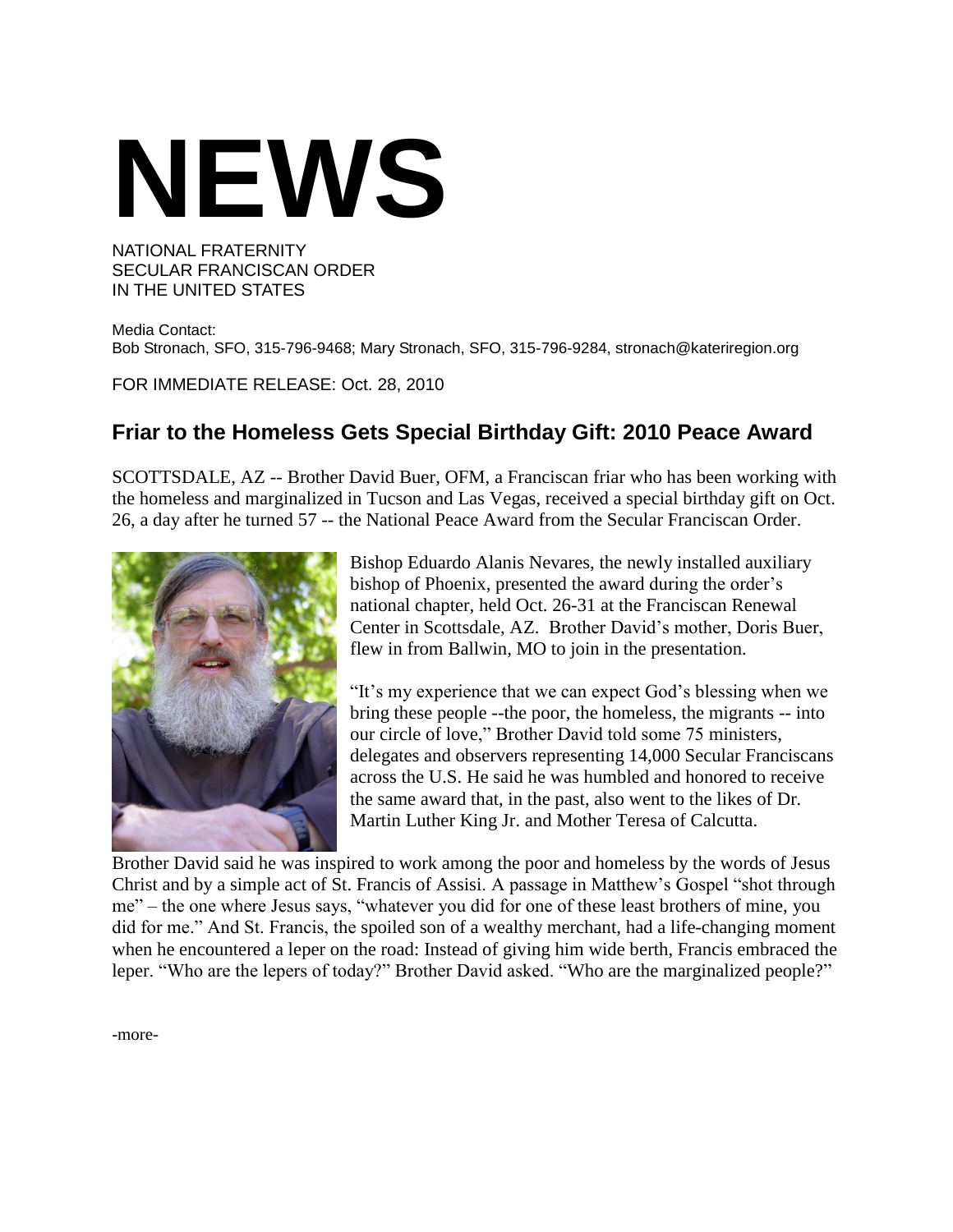Brother David entered the religious order late in life, making his permanent profession as a Franciscan brother in 1996 – a year before he arrived in Las Vegas, where he established Poverello House, a daytime refuge for the homeless. In 2002 he established a second Poverello House in Henderson, NV. He also went on a two-week vigil and fast in Las Vegas, living in a tent on a vacant lot to publicize the need for more shelters. A group of homeless men befriended and protected him during the vigil. "It put me in solidarity with those who have less."

Next he was assigned to Tucson, AZ, where in 2008 he established another Poverello House and where, for the past five summers, he set up Cooling Centers at two churches six days a week (three days at each church). The homeless could escape the oppressive summer heat in an air conditioned center and find food, cold beverages and a place to relax and read.

Brother David became a candidate with the Franciscan Friars of the Santa Barbara Province in 1989, and went through a number of years of formation that included a year as a postulant in Portland, OR; a year as a novice at Santa Barbara Mission; a post-novitiate year in the missions in Guatemala; three years in the San Francisco Bay Area, studying theology and working parttime in a soup kitchen and shelter; and several years working with the Nevada Desert Experience to discourage the use and production of nuclear weapons.

Brother David is the son of Doris and Otto Buer of Ballwin, MO. Born at San Antonio, TX Army Medical Center during the Korean War, he spent his early years in Granite City, IL, and moved with his family to Ballwin at the age of 15. He graduated from Parkway West High School there in 1971 before attending Southwest Missouri State College in Springfield, MO for two years. He worked at a McDonalds fast food restaurant and then as a car salesman over a period of a year. At the time, he said, he was an agnostic, but then began what he described as a spiritual journey, hitchhiking from St. Louis to San Diego, CA. He happened upon a beach house that was in need of repair, and the owner let him stay there for several months, rent-free, while helping to fix it up.

"It was like a hermitage time for me," he said. After that, he hitchhiked back to Granite City, IL, where he started attending church in the parish where his parents were married, and where his faith blossomed. "That's when I read a book about St. Francis," he noted, which led him to seek out some friars at a neighboring parish. He was invited to Chicago to stay at a house of discernment, and he joined the Secular Franciscan Order. "I was hungering for living closer to the poor," he recalled. "The answer to my prayer was the "Gospel Brothers", a Franciscan friary in uptown Chicago." He lived there from 1978 to 1982, working in soup kitchens and shelters and helping the elderly with shopping. In 1982 Fr. Phil Marquard, OFM, asked him to help start a Franciscan volunteer community to serve the poor. The Franciscan House of Mary and Joseph opened in 1983 – a 250-bed shelter for homeless men and women. He worked there until joining the friars as a candidate in 1989.

-more-